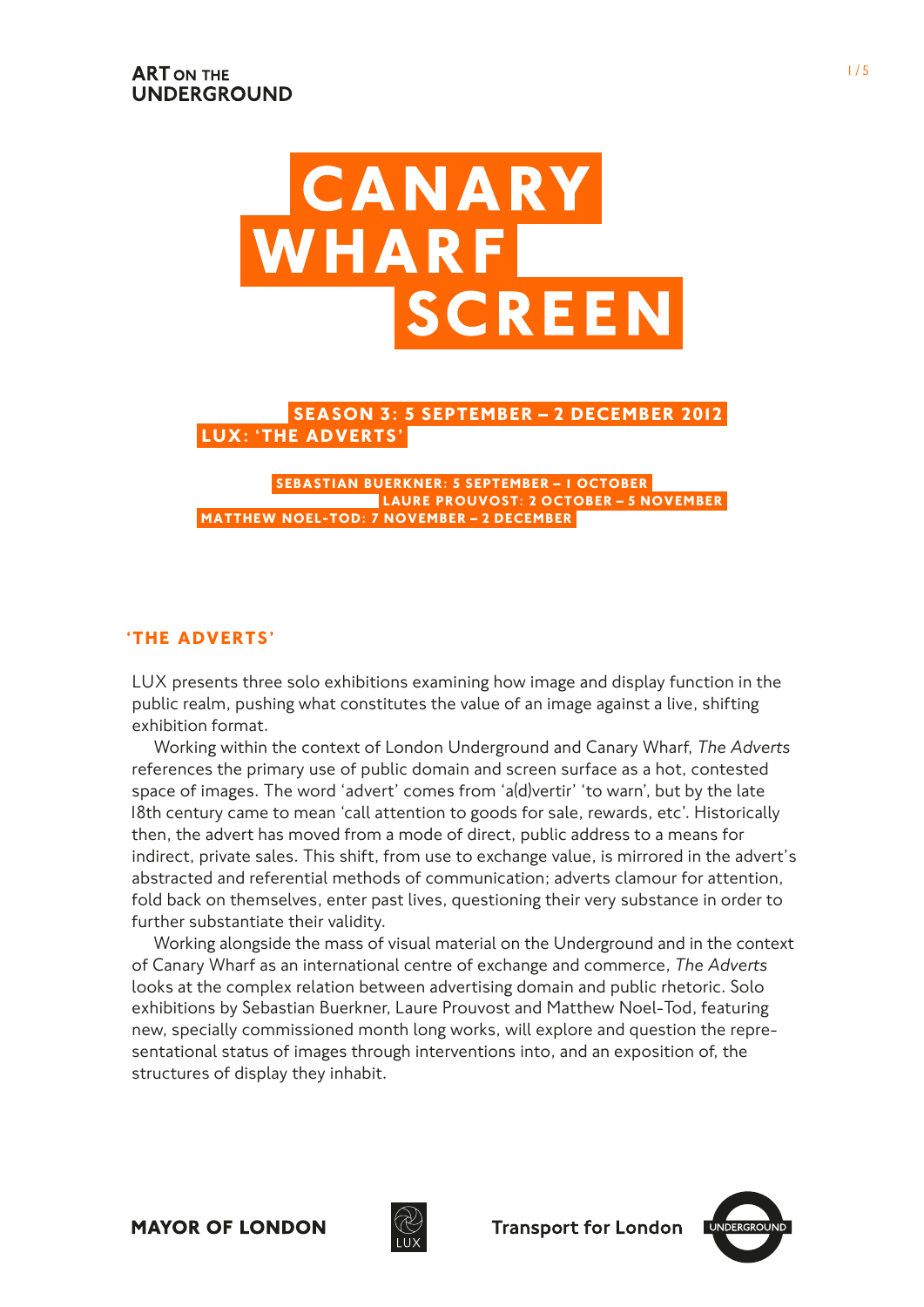## **SEBASTIAN BUERKNER** 2/5

 *That was your dog*, 2012 HD Video

#### 5 September – 1 October 2012

A stream of animated snapshots reveals the high points of life, a witness commenting on a patchwork of hyper-emblematic, obscured scenes. This protagonist, in intimate conversation with an absent listener, reflects on each image, attempting to reveal its significance. His speech is littered with mannerisms, appropriating impersonal ad-like slogans and third person narration. He is unreliable: each anecdote, visual vignette, sound element, musical refrain and passage of dialogue distorts itself in the random progression of sound over image. A continuation in an ongoing investigation into the syntax and structure of filmic representation and its subversion, the work is a plea for authenticity in a fragmented and ceaselessly restructured context.

Sebastian Buerkner (born 1975, Berlin, Germany) lives and works in London. He completed an MA at Chelsea College of Art & Design in 2002 and was awarded their Fellowship Residency 2003. Recent solo shows include Tramway, Glasgow; Whitechapel Project Space, London; Kunstverein Wiesbaden; The Showroom, London; Sketch, London. He received the 2012 Film London Artists' Moving Image Network Award.

## **Laure Prouvost**

*Look there and wander,* 2011–12 HD Video

# 2 October – 5 November 2012

Working around ideas of control in the public sphere, *Look there and wander* continues Prouvost's investigation into miscommunication, misunderstanding and the importance of the audience's role in the work. Bringing together instructional text and gesture, the work commands the viewer to both focus on and abandon the screen. These directions are interrupted by extracted parts from her feature-length work *The Wanderer*, six narrative sequences based on a script by artist Rory Macbeth who, without any knowledge of German, translated a Franz Kafka novella into English. Constantly playing on this act of displacement, the work expands laterally, questioning the problematic relation between escape and control.

Laure Prouvost (born 1978, Croix-Lille, France) lives and works in London. She graduated from Central Saint Martins College of Arts in 2002 and in 2009 completed the LUX Associate Artists Programme. Recent exhibitions include; Sculpture Centre, New York; Flat Time House, London; Frieze Projects; Tate Britain, London. She was recipient of the 2010 Oberhausen Principal Prize, Film London Artists' Moving Image Network Award and 2011 Max Mara Art Prize for Women.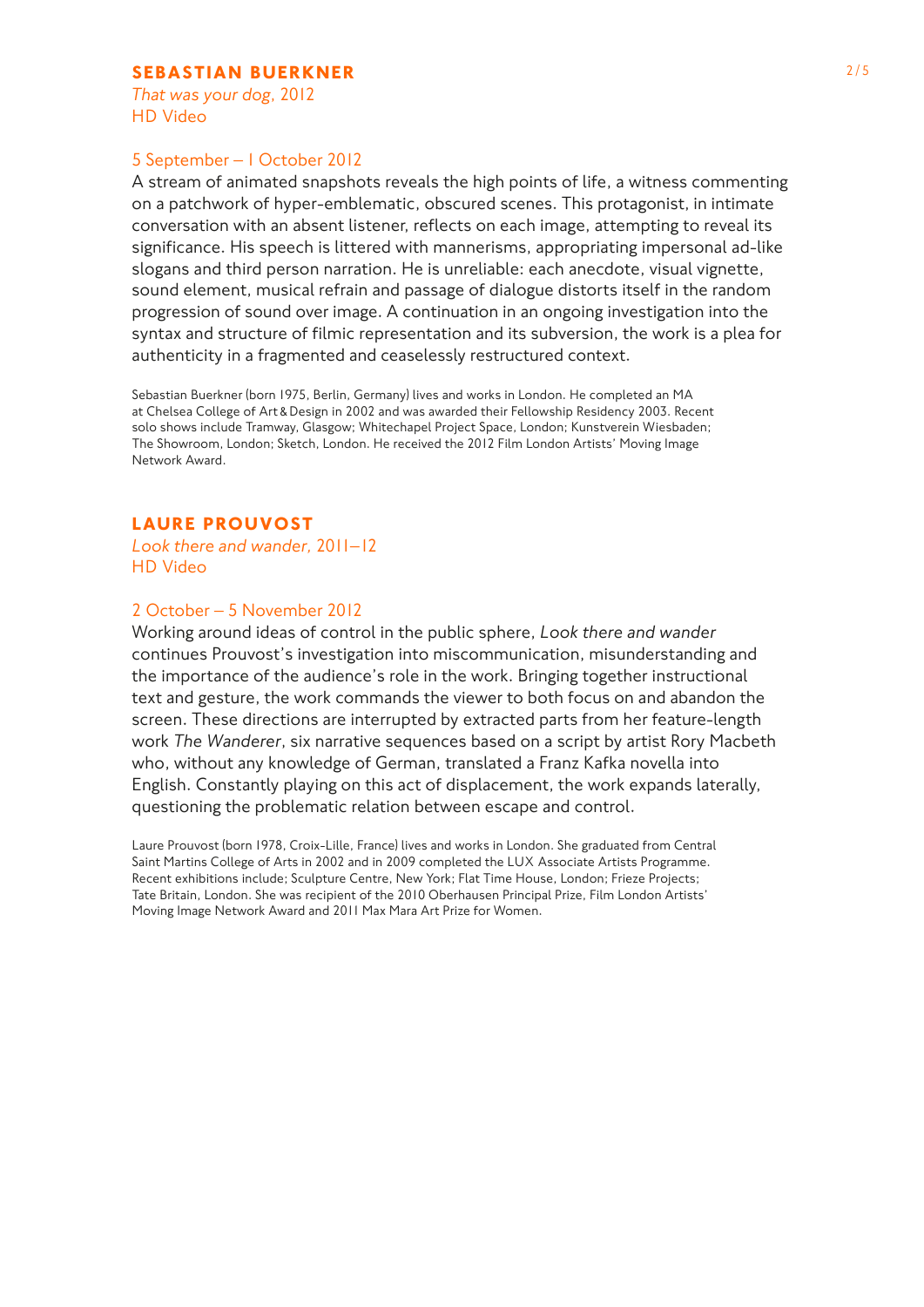# **MATTHEW NOEL-TOD** 3/5

*A Season in Hell: Fall/ Winter 2012*, 2012 HD Video

#### 7 November – 2 December 2012

Consumption, fashion, death, fetish and economics mutate and circulate in Noel-Tod's *A Season in Hell: Fall/ Winter 2012*.

'The work reflects the importance of community, for the most seriously INFOLUSTY consumers and the link between INNOVATION JUBILATION and trends. Many "fixed" ideas run the risk of becoming synonymous with boredom, hassle, eco-unfriendliness, and sinking a large part of one's budget into one object (which impedes spending on multiple experiences). The advert appears in a location targeted at modern, fashion conscious and sophisticated adults. There was a savage depravity in their thoughts as they faced DEATH. I don't like the ads, but I'm sure their hearts were in the right place.' – MNT

Matthew Noel-Tod (born 1978, Stoke-on-Trent, UK) lives and works in London. Noel-Tod studied at The Slade, Norwich School of Art and Design, Goldsmiths and completed the LUX Associate Artists Programme in 2008. He is Senior Lecturer in Moving Image at University of Brighton. Recent projects include Chisenhale Gallery, London; Norwich Castle Museum with Outpost; Picture This, Bristol; ICA, London; Arts Santa Monica, Barcelona. Noel-Tod is a recipient of the Acme Studios Residency 2010–15.

## **LUX**

LUX is an international arts agency for the support and promotion of artists' moving image practice and the ideas that surround it. Founded in 2002 as a charity and not for profit limited company, it builds on the lineage of the London Filmmakers Cooperative, London Video Arts and the Lux Centre stretching back to the 1960s. It is the only organisation of its kind in the UK and the largest distributor of artists' film and video in Europe, representing over 5000 works by approximately 1500 artists from 1920s to the present day.

As well as distribution, LUX's other activities include exhibition, publishing, education and professional development support for artists. A selection of films from LUX's collection is available to view in their entirety on LUX's website with more added each month. A monthly or weekly email newswire collates the latest news, opportunities and openings relating to artists' film and video.

lux.org.uk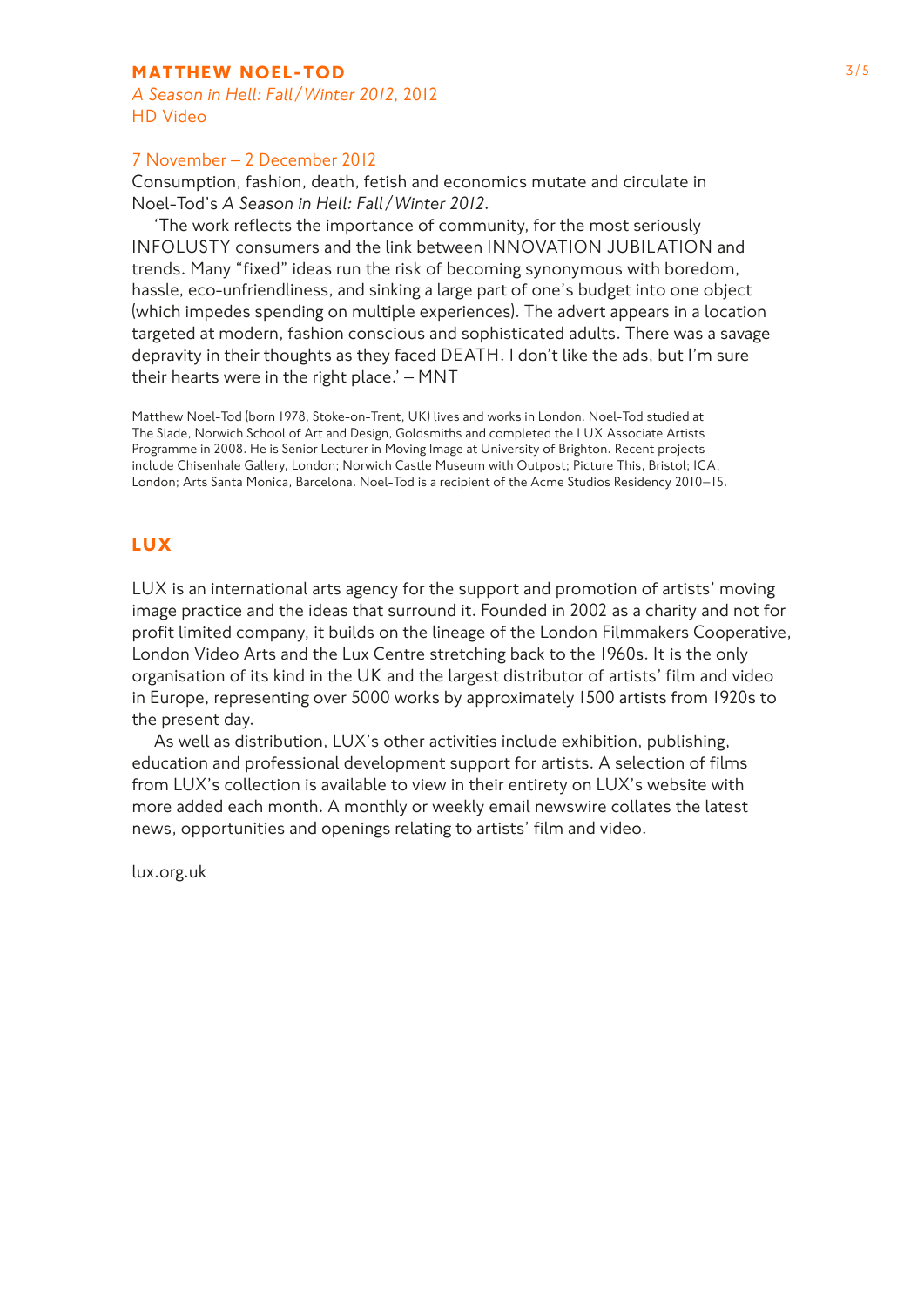# **CANARY WHARF SCREEN** 4/5

Canary Wharf Screen is an innovative motion-picture screening programme initiated by Art on the Underground. Presented at Canary Wharf station on one of the capital's largest public projection screens, this exciting seasonal programme presents leading contemporary and historical artists' moving image for our customers, staff and visitors free of charge.

The inaugural 2012 series is programmed in collaboration with Film and Video Umbrella, Animate Projects, LUX and BFI, four of the UK's finest moving image organisations. Canary Wharf Screen offers an insight into the UK's leading filmmakers and film institutions, surveying the capital's vibrant arts community through its artists, commissioners, distributors and programmers.

#### Art on the Underground

#### World class art for a world class Tube

Art on the Underground offers a world class programme of contemporary art to enrich the Tube environment and the experience of Tube users. The programme commissions and presents new artworks through a range of project strands, from large-scale artworks such as those at Gloucester Road station, to smallscale commissions delivered in sites such as the pocket Tube map cover.

# **SEASON PARTNERS**

#### Forthcoming season

#### Season 4: BFI

#### December 2012 – February 2013

BFI (British Film Institute) promotes understanding and appreciation of film and television heritage and culture. Established in 1933, BFI runs a range of activities and services including a world-renowned archive, cinemas, festivals, films, publications and learning resources.

#### Past seasons

# Season 1: Film and Video Umbrella

#### March – May 2012

Film and Video Umbrella is Britain's premier commissioner of artists' film and video. Based in London but working extensively throughout the country, the organisation is known for its projects with both established and emerging artists that cover the spectrum of contemporary moving image practice.

#### Season 2: Animate Projects

### June – August 2012

Animate Projects is the only arts organisation in the UK dedicated to championing experimental animation. It offers cutting edge animators the space to take creative risks and explore new forms, as well as the tools and support to extend and redefine what animation is.